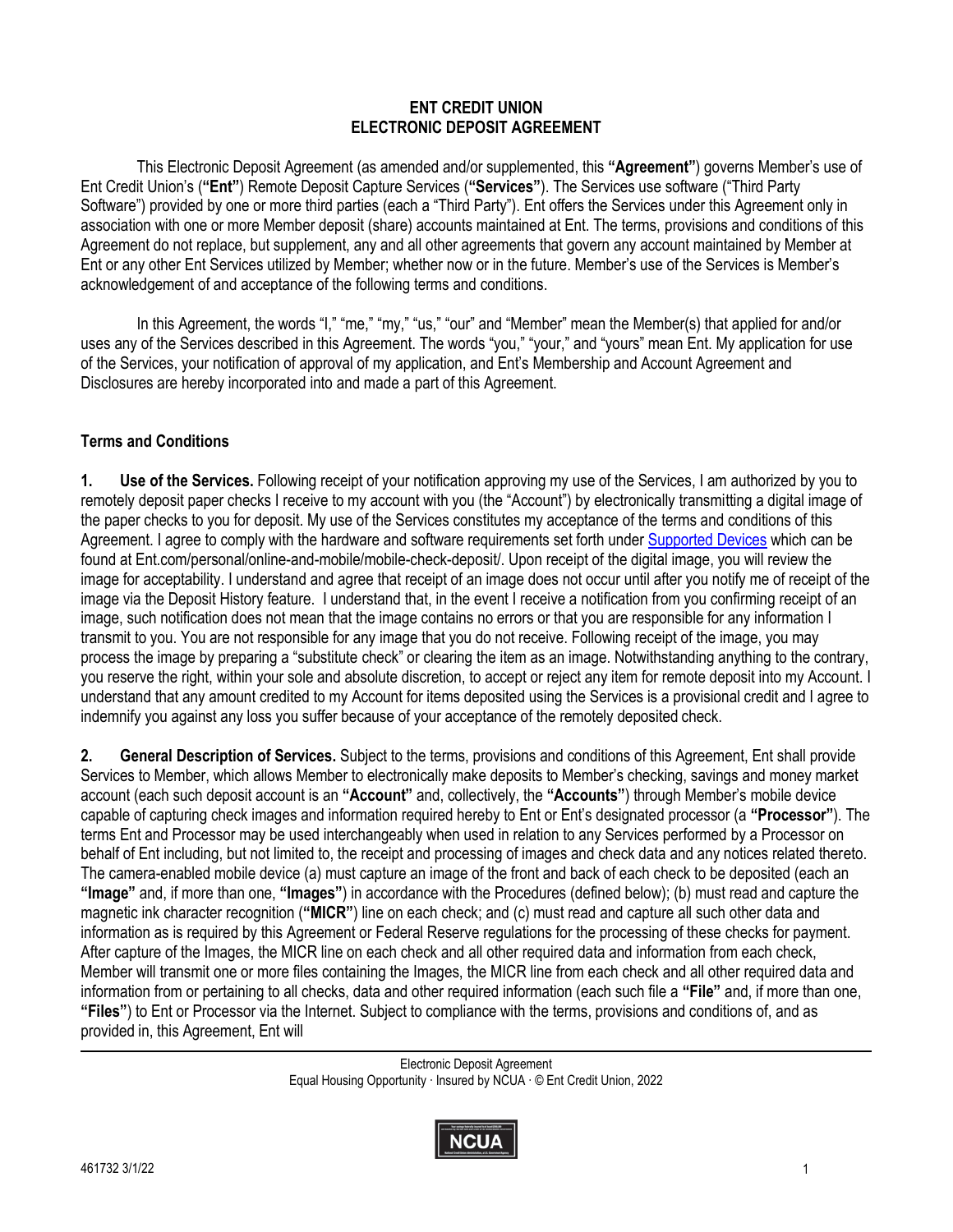provisionally credit the Account or Accounts designated by Member for the amount of the deposit(s) to which the File(s) pertains on the day of receipt of the File(s) and enter the images of the checks into the collection process in accordance with the provisions of Ent's then current Disclosure for Member Accounts pertaining to the Account(s) into which the deposit is to be made (the **"Membership Agreement"**) and this Agreement. Member acknowledges and agrees that Ent may discontinue, and/or change the terms of, Services or any related content, features, products or Services associated therewith, at any time without notice or liability to Member or any third party.

 hereby releases Ent from any and all claims or damages resulting from, or related to, defects in or malfunctions of Member's **2. A. System Requirements.** Member understands they must, and hereby agrees, at their sole cost and expense, to use camera-enabled mobile device hardware and software that meet all technical requirements for the proper delivery of Services and that fulfills Member's obligation to obtain, and maintain, secure access to the Internet. Member understands and agrees they may also incur, and shall pay, any and all expenses related to the use of Services, including, but not limited to, telephone service or Internet service charges. Member is solely responsible for the payment of any and all costs and expenses associated with meeting and maintaining all technical requirements and additional items necessary for the proper use of the Services. Member understands and agrees that they are solely responsible for the operation, maintenance and updating of all equipment, software including antivirus and fraud detection software and products used in connection with the Services and the cost thereof. Member releases Ent from any and all claims or damages resulting from, or related to, any system virus or related problems that may be associated with using electronic mail or the Internet. Ent is not responsible for, and Member mobile device hardware or software, Member's computer hardware or software, or failures of or interruptions in any electrical, telephone or Internet services.

**3. Checks Deposited and Security Interest.** Member hereby agrees that they will only deposit a check(s) as that term is defined in Federal Reserve Board Regulation CC (**"Reg. CC"**). Member agrees that the image of the check that is transmitted to Ent (each such check and other item a **"Check"** and, if more than one, **"Checks"**) shall be deemed an "item" within the meaning of Article 4 of the Uniform Commercial Code. Member further agrees that they will not remotely deposit any check(s) or other item(s) that: (a) are payable to any person or entity other than Member, (b) are drawn, or otherwise issued, by Member or any affiliate of Member on any account of Member or of such affiliate, (c) are prohibited by Ent's then current procedures pertaining to the Services (the **"Procedures"**) or are in violation of any law, rule or regulation, (d) Member knows or suspects, or should know or suspect, is fraudulent or otherwise not authorized by the owner of the account on which the Check is drawn, (e) have not been previously endorsed by Ent and are either "substitute checks" (as defined in Reg. CC or other applicable federal law or regulation) or "image replacement documents" that purport to be substitute checks, without Ent's prior written consent, (f) are drawn on financial institutions that are located outside of the United States or territories of the United States, (g) is a Remotely Created Check, as that term is defined in Reg. CC, or (h) which are not acceptable to Ent for deposit into a deposit account as provided in the Membership Agreement, which is incorporated herein by reference and made a part hereof (Checks described in clauses (a) through (h) each a **"Prohibited Check"** and, collectively, **"Prohibited Checks"**). If Member deposits a Prohibited Check, Member agrees to indemnify and reimburse Ent for, and hold Ent harmless from and against, any and all losses, costs and expenses (including reasonable attorney fees) Ent may incur associated with any warranty, indemnity or other claim related thereto. Furthermore, if, after first having obtained Ent's written consent to do so, Member provides Ent with an electronic representation of a substitute check for deposit into an Account instead of an original Check, Member agrees to indemnify and reimburse Ent for, and hold Ent harmless from and against, any and all losses, costs and expenses (including reasonable attorney fees) Ent incurs because any such substitute check resulting from such electronic representation does not meet applicable substitute check standards and/or causes duplicatepayments.

 all funds in such Accounts or other deposits, to secure Member's obligations to Ent under this Agreement. This security interest Member grants Ent a security interest in all Accounts or other deposits (whether general or special) of Member's at Ent, and in will survive termination of this Agreement. Ent may hold any funds on deposit with Ent by Member after termination of this

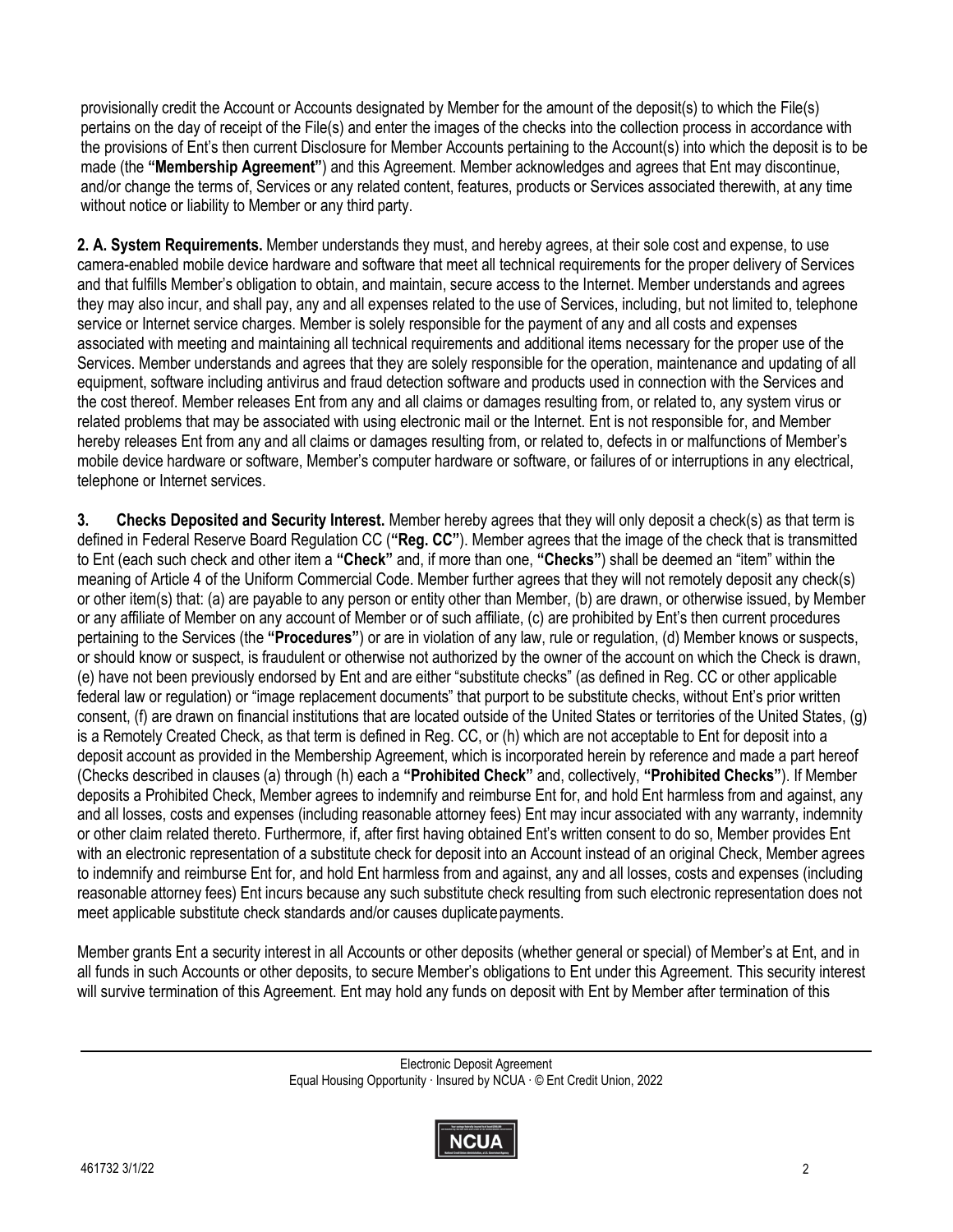Agreement for up to fourteen (**14) calendar days** following the expiration of any return or chargeback rights regarding any Item processed by Member using the Services or, if later, until any other claims to such funds have expired.

**4. Photos of Checks and Transmission of Files.** Member shall properly install and use all software and hardware required by this Agreement or otherwise required for, or related to, the use of Services. Member shall (a) restrictively endorse each Check to be deposited in the proper location as specified in **Exhibit "A"** which is attached hereto and incorporated by this reference, (b) take a picture of the front and back of each Check to be deposited and thereby capture the image of the front and back of each Check and capture the MICR encoding on, and any other required data from, each Check and (c) transmit the File containing the images of the MICR line from and all other required data and information from or pertaining to such Checks and other information to Ent or its Processor in accordance with the Procedures, a copy of which Procedures have either heretofore been, or are herewith, provided to Member by Ent, and Member acknowledges receipt thereof. Ent reserves the right to amend the Procedures, with or without prior notice to Member. Ent may also provide Member with, or require Member to establish, a User ID, a personal identification number (**"PIN"**) and/or passwords and other procedures (collectively, **"Security Procedures"**) to access Services. The specific Security Procedures will be described in the Procedures. Member agrees to, at all times, (a) comply with the Procedures, (b) safeguard the confidentiality and security of the Procedures, Security Procedures and all other proprietary property or information Ent provides to Member in connection with Services and (c) notify Ent immediately if Member has any reason to believe the security or confidentiality required by this provision has been or may be breached. Member acknowledges, understands and agrees the Security Procedures are not designed for the detection of errors. Ent is not, and will not, be obligated to detect errors by Member or others, even if Ent takes certain actions from time to time to do so.

Member may send multiple deposits to Ent throughout the day, up to your daily deposit limit. Member shall not make deposits in excess of the prescribed daily and rolling thirty (30) day deposit limits (the **"Deposit Limit"**).

If the total dollar value of the Files sent by Member to Ent exceeds the Deposit Limit, Ent may, at its option, refuse to accept the File that exceeds the Deposit Limit, or Ent may accept and process the File. Member agrees not to exceed the Deposit Limit. A File is considered received by Ent when a complete copy of such File has been written on an Ent electronic storage device in conformity with Ent's technical and operational requirements. Ent, in its sole discretion, reserves the right to change the number of Files that may be transmitted in a day or the Deposit Limit. All such changes shall be effective immediately and may be implemented prior to Member's receipt of notice thereof. Member may contact Ent at any time to verify the current number of Files that may be transmitted in a day or the Deposit Limit.

 Member shall take appropriate security measures to ensure that: (a) only authorized personnel shall have access to original arising out of, related to, in connection with or resulting wholly or partially from, the destruction of original Checks by Member. **5. Maintenance and Destruction of Original Check.** Member shall mark the original Check "Processed" or "Transmitted" immediately after the process of taking a photo of the Check in accordance with Section 4 of this Agreement. Member shall securely store all original Checks for a period of forty-five (45) days after Member has received notice from Ent that the File containing the images of such Checks has been accepted (such period, the **"Retention Period"**). During the Retention Period, Checks, (b) the information contained on such Checks shall not be disclosed, (c) such Checks will not be duplicated, scanned or transmitted more than one time and (d) such Checks will not be deposited or negotiated in any form or manner. Member shall destroy original Checks upon the expiration of the Retention Period applicable to such Checks. Member will use reasonable methods of destruction to destroy original Checks after expiration of the Retention Period. Member hereby indemnifies Ent for, and holds Ent harmless from and against, any and all claims, demands, actions, causes of action, losses and damages, of whatever nature or kind, and regardless of the theory upon which the same is (are) based, caused directly or indirectly by, Member will promptly (but in all events within five (5) business days) provide any retained Check (or, if the Check is no longer in existence, a sufficient copy of the front and back of the Check) to Ent as requested to aid in the clearing and collection process or to resolve claims by third parties with respect to any Check. In the event an original check is depositedat another financial

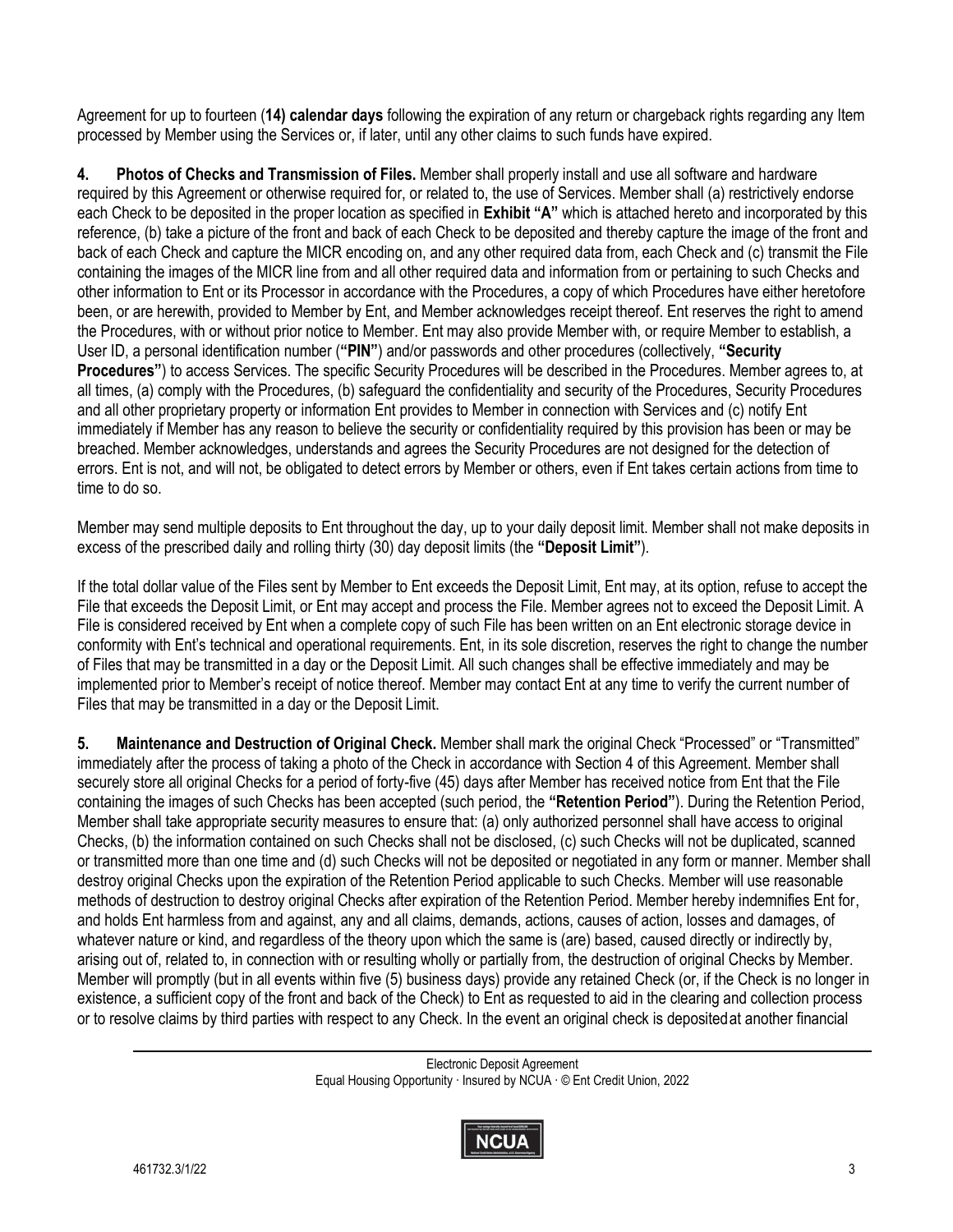institution after a remote check deposit is processed through the Member's Ent Credit Union account, the Member authorizes Ent Credit Union to chargeback, or collect from the Member's share account(s), any amounts Ent must pay to another financial institution regarding the processing of the original check. This authorization shall remain in place regardless of the passage of time since the date of deposit.

 **6. Image and MICR Quality.** Each File transmitted by Member to Ent shall contain Images of the front and the back of the Check(s) remotely deposited by Member. Each Image of each Check shall be of such quality that the following information can clearly be read and understood by sight review of such Image:

- (a) the amount of the Check includes both written and numeric;
- (b) the payee of the Check;
- (c) the signature of the drawer (maker) of the Check;
- (d) the date of the Check;
- (e) the Check number;
- (f) the information identifying the drawer (maker) and the paying financial institution that is preprinted on the Check, including the MICR line;
- (g) all other information placed on the Check prior to the time an image of the Check is captured, such as any required identification written on the front of the Check; and
- (h) any endorsements applied to the back of the Check that will include my signature and the following information: Account Number and the words "Mobile Deposit only at Ent Credit Union on MM/DD/YY" Or "Remote Deposit only at Ent Credit Union on MM/DD/YY."

 the Board of Governors of the Federal Reserve or any other regulatory agency, clearing house or association. Member shall Each Image shall also meet all standards for image quality established by the American National Standards Institute (**"ANSI"**), also capture and transmit to Ent the full-field MICR encoding on each Check. In accordance with the Procedures, Member shall ensure that the following information is captured from the MICR line of each Check:

- (i) the American Bankers Association routing transit number (**"RTN"**);
- (ii) the number of the account on which the Check is drawn;
- (iii) when encoded, the amount of the Check; and
- (iv) when encoded, the serial number and the process control field of the Check.

 the error. Ent may, at its option, also perform a risk management analysis of one or more Files submitted by Member to detect **7. Receipt of File.** Member agrees that Member shall be solely liable for, and Ent shall not have any liability whatsoever to Member for, any File or the Images or other information contained therein that are not received by Ent or for any File or the Images or other information contained therein that are intercepted or altered by an unauthorized third party. Member agrees that Ent has no obligation to accept a File and, therefore, may reject any File or the Images or other information contained therein submitted by Member. Ent shall have no liability to Member for the rejection of a File or the Images or other information contained therein or for the failure to notify Member of such rejection. Upon receipt of a File submitted by Member, Ent may examine such File and the Images and other information contained therein to ensure that Member has complied with this Agreement and followed the Procedures. If Ent determines that Member has not complied with this Agreement or followed the Procedures or if errors exist in the Images or other information contained in the File, Ent, in its sole discretion, may either reject the File or elect to correct the error and accept and process the corrected File (a **"Corrected File"**). As a form of correction, Ent may credit Member's Account for the full amount of the deposit and make any necessary adjustments to the Account to correct potentially fraudulent Checks, and, in its sole discretion, Ent may reject any such File or the Images or other information contained therein. If after examination of a File and the Images and other information contained therein, Ent determines that Member has complied with this Agreement and processed and transmitted the File in accordance herewith and with the Procedures, the File is balanced and the Images meet the requirements of Section 6 of this Agreement, then Ent shall accept

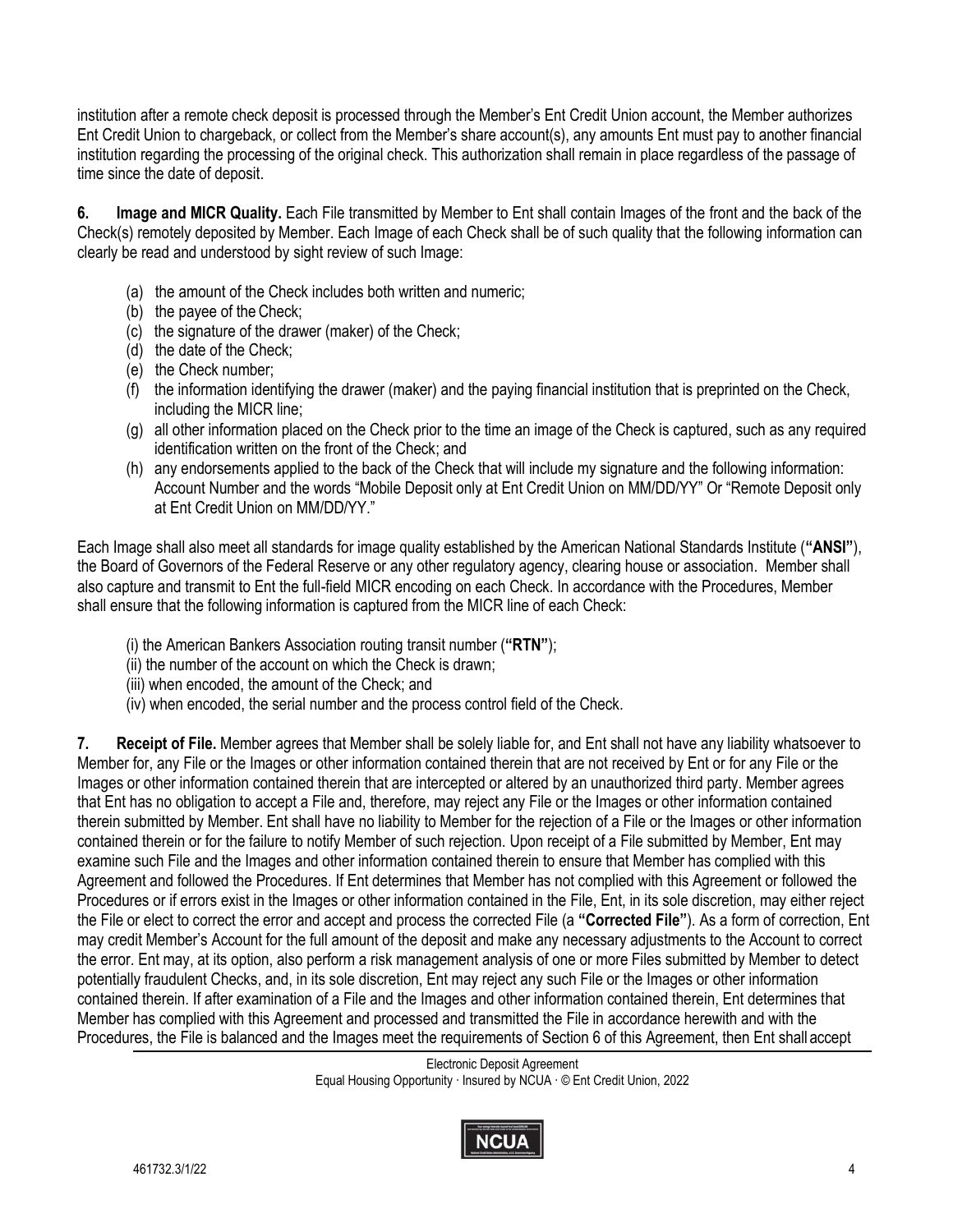and Member shall remain liable to Ent for any errors, inaccuracies, breach of warranties and any other loss sustained by, or the File (an **"Accepted File"**) for deposit to Member's Account. Upon acceptance of the File, Ent shall electronically notify Member of receipt and acceptance of the Accepted File for deposit. Information and data reported hereunder: (a) may be received prior to final posting and confirmation and is subject to correction and (b) is for informational purposes only and may not be relied upon. Member agrees that Ent shall have no liability for the content of payment-related information. Notwithstanding the fact that Ent has accepted a File for deposit, any credit made to Member's Account shall be provisional, claim made against, Ent.

**8. Provisional Credit and Availability of Funds.** Upon acceptance of the File, Ent shall grant Member's Account Provisional Credit (as herein defined) for the total amount of the Corrected File or the Accepted File, as applicable. As used herein, "Provisional Credit" means that the credit is made to Member's Account subject to final payment of the Checks and subject to the terms of the Membership and Account Agreement. Ent is not liable for any service or late charges levied against me due to Ent's rejection of any item. In all cases, I am responsible for any loss or overdraft plus any applicable fees to my Account due to an item being returned.

**9. Laws, Rules and Regulations.** I agree to use the products and Service for lawful purposes and in compliance with all applicable laws, rules and regulations, and warrant that I will only transmit acceptable items for deposit and have handled the original items in accordance with applicable laws, rules and regulations. I promise to indemnify and hold you harmless from any damages, liabilities, costs, expenses (including attorney fees) or other harm arising out of any violation thereof. This indemnity will survive termination of my Account and this Agreement.

 Member agrees to comply with all existing and future operating procedures used by Ent for processing of transactions. Member further agrees to comply with, and be bound by, all applicable federal or laws of the state of Colorado, rules, regulations, orders, guidelines, operating circulars and pronouncements, affecting checks and drafts and ACH transactions.

 the negligence of any clearing agent. Collection of checks is also subject to the Rules and the terms of the Membership and **10. Collection of Checks.** Ent, in its sole discretion, shall determine the manner in which Images shall be presented for payment to the drawee bank. Ent, in its sole discretion, shall select the clearing agents used to collect and present the Images, and Ent's selection of the clearing agents shall be considered to have been designated by Member. Ent shall not be liable for Account Agreement.

**11. Contingency Plan.** Member agrees that, in the event Member is not able to capture, balance, process, produce or transmit a File to Ent, or otherwise comply with the terms hereof or of the Procedures, for any reason, including, but not limited to, communications, equipment or software outages, interruptions or failures, Member will transport the originals of all Checks to the closest Ent service center and deposit original Checks with Ent until such time that the outage, interruption or failure is identified and resolved. The deposit of original Checks at an office of Ent shall be governed by the terms and conditions of the Membership and Account Agreement and not by the terms of this Agreement.

**12. Warranties.** Member represents warrants and covenants the following to Ent:

(a) Checks Deposited. Member shall only deposit Checks that are authorized by this Agreement, the Procedures and the Membership and Account Agreement and the Checks do not contain any alterations and Member will only transmit acceptable items for deposit and will handle the original items in accordance with applicable laws, rules and regulations. Unacceptable deposit items may include but are not limited to (i) items drawn on Member's account(s) or that of a business affiliate, (ii) items stamped "non-negotiable", (iii) items from a foreign country or financial institution, (iv) items that are incomplete, stale or post-dated, and (v) items payable to third parties.

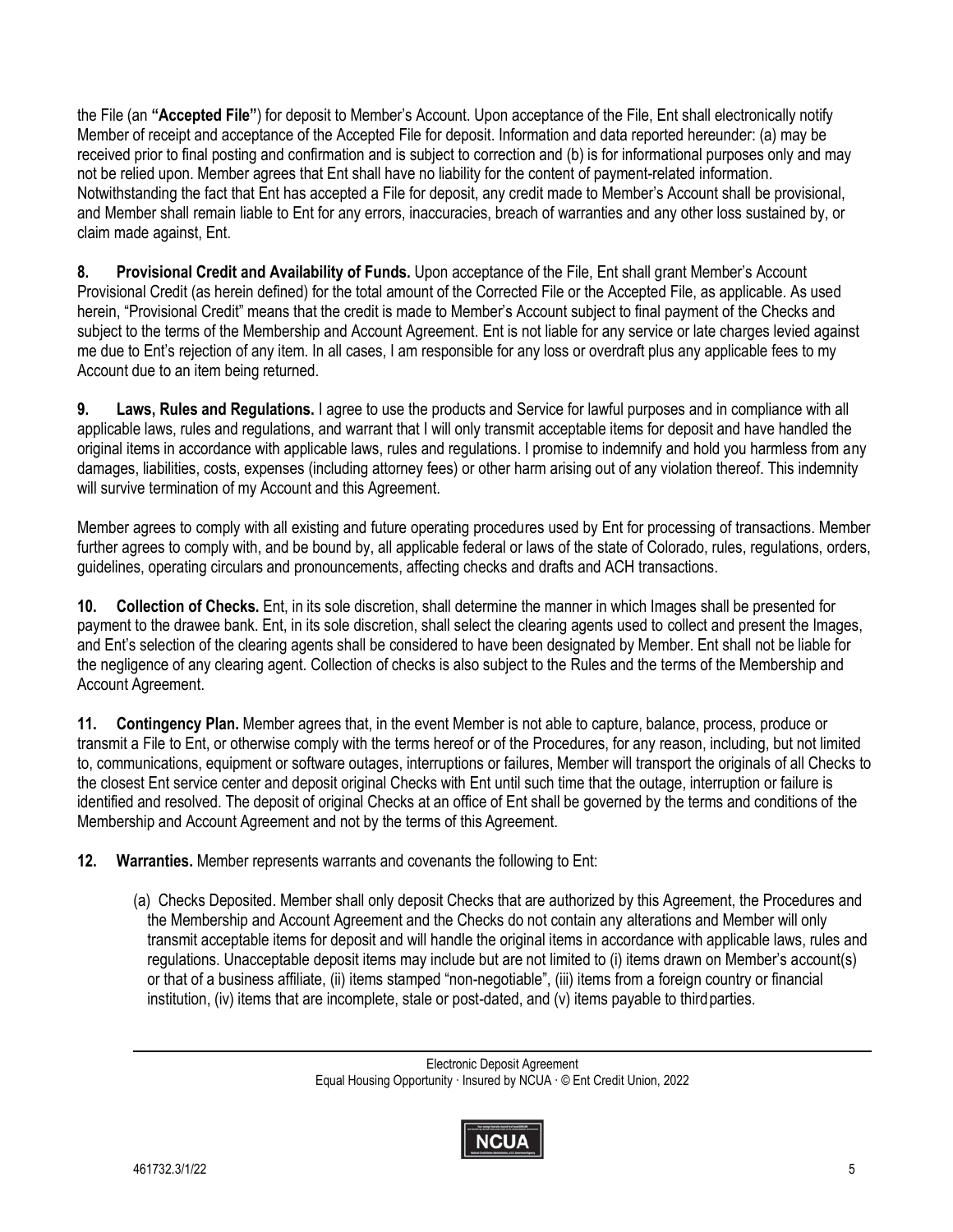(b) Endorsements. Each Item bears all applicable endorsements and in a format as directed by Ent;

(c) Image Quality. Each image of a check transmitted to you is a true and accurate rendition of the front and back of the original check, without any alteration, and the drawer of the check has no defense against payment of thecheck;

(d) Accuracy of Information. All data and other information submitted by Member to Ent, including, but not limited, to data contained in the MICR line of each Check is complete and accurate and complies with the requirements of this Agreement;

 Ent, or (iii) deposit or otherwise negotiate the original of any Check of which an Image was created. Member further (e) No Duplicates. Member will not: (i) create duplicate Images of the Checks, (ii) transmit a duplicate Image or File to warrants that no subsequent transferee, including but not limited to Ent, a collecting or returning bank, drawer, drawee, payee or endorser, will be asked to pay the original Item from which the Image(s) was created or a duplication (whether paper or electronic, including ACH entries) of the Item(s).

(f) No Loss. No subsequent transferees of the Item(s), including but not limited to Ent, a collecting or returning bank, drawer, drawee, payee or endorser, shall sustain a loss as the result of the fact that the Image was presented for payment or returned instead of the original Check;

(g) Transactions. (i) All Checks and transactions of Member are, and will be, bona fide; (ii) all signatures on Checks are authentic and authorized; (iii) the Member is a person authorized to collect each item transmitted or is authorized to obtain payment of each item transmitted on behalf of a person entitled to collect such transmitted item; (iv) any item transmitted has not been altered; (v) Member will not deposit or otherwise endorse to a third party the original item (the original check) and no person will receive a transfer, presentment, or return of, or otherwise be charged for, the item (either the original item, or a paper or electronic representation of the original item) such that the person will be asked to make payment based on an item it has already paid;

(h) Indemnity. Member agrees to indemnify Ent for, and hold Ent harmless from and against, any and all claims, losses, liabilities, costs, and expenses (including, without limitation, reasonable attorneys' fees) arising from a breach of any of Member's warranties, representations and/or obligations under this Agreement or any other agreement between Member and Ent, including, but not limited to, the Membership and Account Agreement, and the terms ofthis paragraph shall survive the termination of this Agreement.

(i) Restrictions. Member shall not themself, and shall not permit any parent, subsidiary, affiliate, agent, or other party to: (i) sell, provide, distribute, lease, rent, lend, relicense, sublicense, or display Third Party Software or related documentation except as necessary to utilize the software for mobile check deposits; (ii) decompile, disassemble, reverse engineer, or attempt to reconstruct the Third Party Software, identify or discover any source code, trade secret, know-how, or ideas underlying user interface techniques or algorithms of Third Party Software by any means whatsoever, or disclose any of the foregoing; (iii) create any derivative works or any other software program based upon Third Party Software or related documentation or modify Third Party Software in any way; or (iv) use Third Party Software or documentation to develop or enhance any product that competes with Third Party Software.

(j) I am authorized to enforce each item transmitted or am authorized to obtain payment of each item on behalf of a person entitled to enforce such transmitted item.

**13. Intellectual Property**. Ent or the Third Parties, as the case may be, retain all rights, title and interests, including intellectual property rights, in and to the Third Party Software and Services, any improvements, translations, modification or derivatives thereof, and any related documentation provided or made available to Member, including all intellectual property

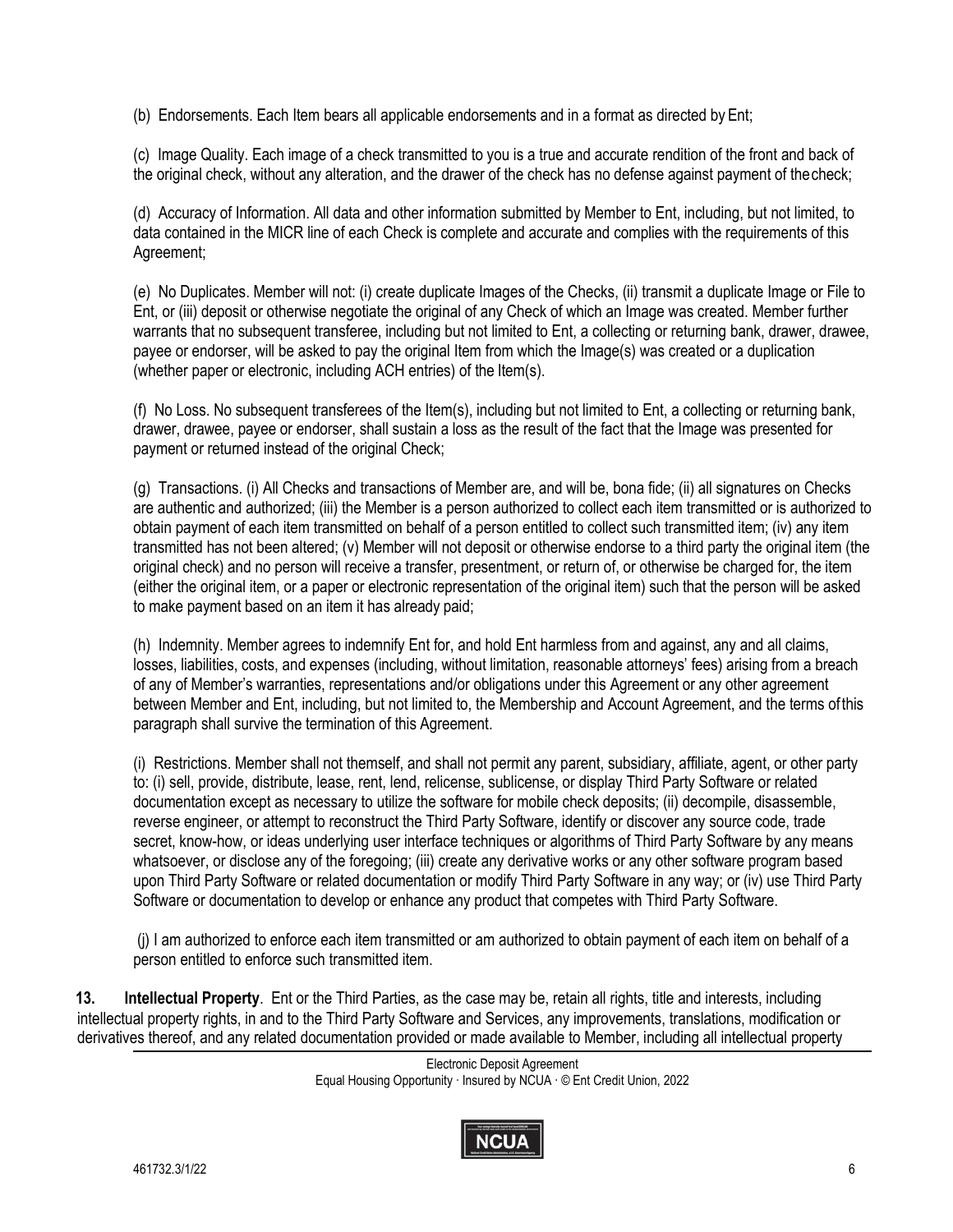rights therein. Member acknowledges that the Third Party Software and related documentation contain patented inventions, copyrighted material, trade secrets, and other material that is proprietary to one or more Third Parties. Except as expressly stated herein, this Agreement does not grant Member any intellectual property rights in the Third Party Software, the Services, or any related documentation or materials and all rights not expressly granted herein are reserved by Ent and the Third Parties. Member shall assign, and hereby does assign, to the Third Party all rights, title, and interest, including all intellectual property rights, in any ideas, modifications, enhancements, improvements, inventions, works of authorship, or any other suggestions that Member or any of its employees or agents propose, create, author, or develop relating to that Third Party's Software or services, and will take all necessary action, including execution of relevant documents, to perfect such party's ownership thereof.

**14. Confidentiality**. "Third Party Confidential Information" means trade secrets, know-how, data, methods, documents, devices, software code, technology, and technical information, as well as, business, financial, or customer information of a Third Party. Confidential Information will not include any information that Member can prove was publicly known in the trade or without any use or reference to Confidential Information of the other Party.

Member acknowledges that Third Parties own all rights, titles, and interests, including all IP rights, in Third Party Confidential Information. Member may use Third Party Confidential Information only in connection with its utilization of the Third Party Software and the Services, and not for any other purpose. Member will protect Third Party Confidential information from unauthorized use or access.

Member acknowledges that Third Party Confidential Information may still be under development or may be incomplete or may relate to products that are under development or planned for development. NO THIRD PARTY MAKES ANY WARRANTIES REGARDING THE ACCURACY OF ITS CONFIDENTIAL INFORMATION OR ITS USE FOR A PARTICULAR PURPOSE. Neither Ent nor any Third Party grants any license or right to Third Party Confidential Information except for the limited use of such information in connection with use of the Third Party Software as authorized by Ent and in compliance with this Agreement.

**15. Returned Checks.** If Images of Checks deposited by Member are dishonored or otherwise returned unpaid by the drawee bank, or are returned by a clearing agent for any reason, including, but not limited, to issues relating to the quality of the Image, Member understands and agrees that, since Member either maintains the original Check or has destroyed the original Check in accordance with Section 5 of this Agreement, the original Check will not be returned, and Ent may charge back an Image of the Check to Member's Account. Member understands and agrees that the Image may be in the form of an electronic or paper reproduction of the original Check or a substitute check. Unless otherwise instructed by Ent, Member agrees not to deposit the original Check if an Image or other debit as previously described is charged back to Member.

**16. Fees and Charges.** So long as this Agreement remains in effect, Member agrees to pay to Ent the normal deposit account Service charges established from time to time by Ent and, in addition thereto, the fees and charges set forth in the Fee Schedule located at [Ent.com/legal](https://Ent.com/legal), or as provided upon request, and all such other fees and charges as may be agreed upon from time to time by Member and Ent.

Member authorizes Ent to deduct any charges for Services or related transactions from any Account, even if such deduction causes an overdraft in the Account. Should Member fail or refuse to pay any charges under this Agreement, Member agrees to pay all collection costs (including reasonable attorney fees) which may be incurred by Ent. Ent shall have the right to increase or decrease charges imposed for Services and will notify Member of the changes, to the extent required by law. Member's use of Services after changes have been made shall constitute Member's agreement to the same.

**17. Amendments.** Unless applicable law provides otherwise, this Agreement may be amended by notice sent electronically or by mail to Member at Member's last mail address known to Ent to be effective not less than thirty (30) days after the day transmitted or mailed. Ent shall not be bound by any modification of this Agreement unless Ent expressly agrees to the

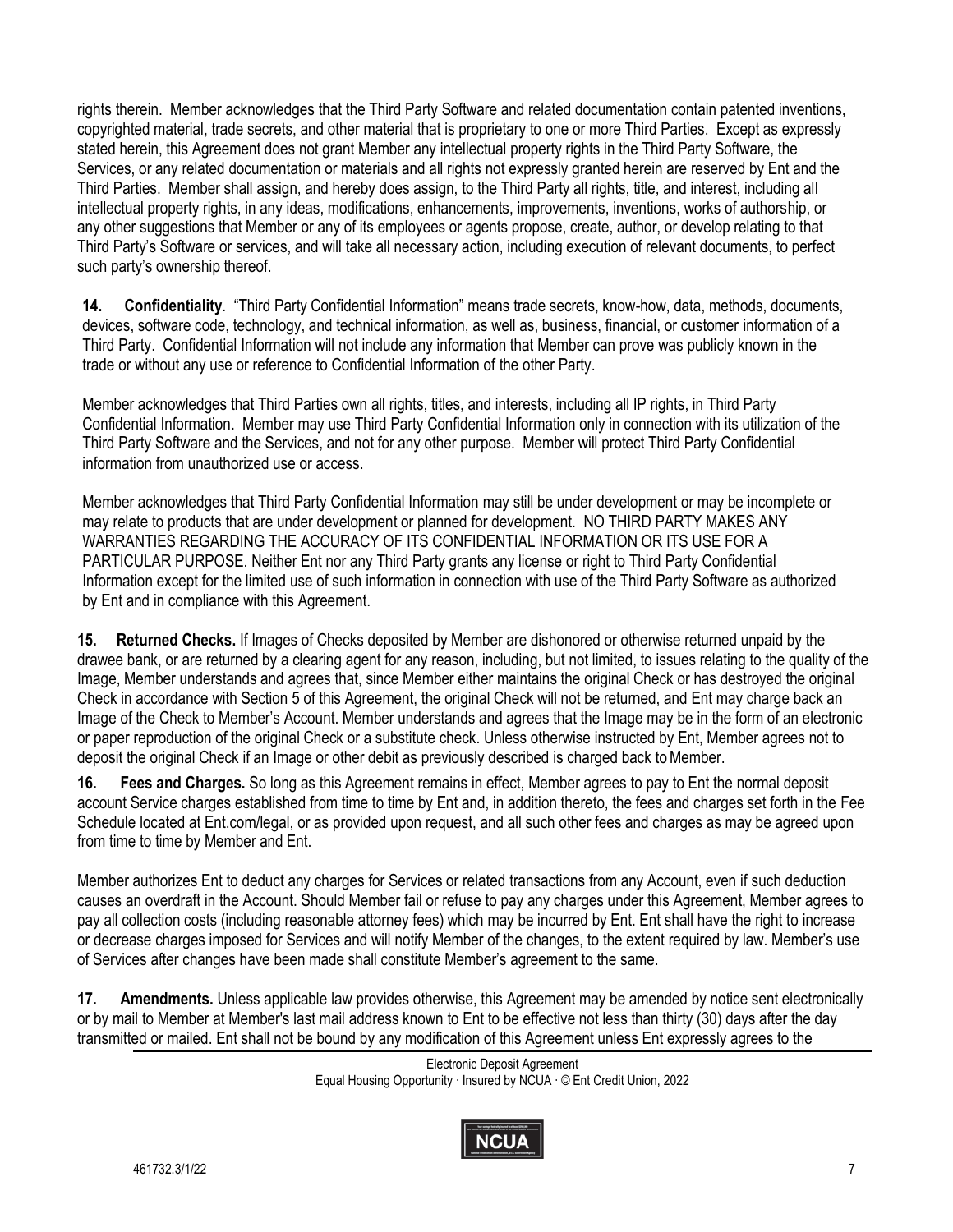modification in writing. Member shall have the right to terminate the Agreement prior to the effective date of amendment. This Agreement supersedes all prior agreements and amendments.

**18. Confirmation: Account Reconciliation.** Ent will provide notice of receipt of deposits to Member's Account on the periodic statement for such Account. Member is responsible for detecting and reporting to Ent any discrepancy between Member's records and the records Ent provides to Member. If Member does not detect and notify Ent of such a discrepancy within sixty (60) days of Member's receipt of any terminal printout, mailed report or periodic statement (each a **"Report"**), whichever is received first, then such transactions shall be considered correct, and Member shall be precluded from asserting such error or discrepancy against Ent.

 Member to Ent, including, but not limited to, any changes in owners, email or regular mail addresses. Such notice must be **19. Update Notice.** Member shall provide written notice to Ent of any changes to the information previously provided by received by Ent within five (5) business days of the change.

**20. Internet Disclaimer.** Ent does not, and cannot, control the flow of any documents, files, data or other information via the Internet, whether to or from Ent's network, other portions of the Internet or otherwise. Such flow depends in large part on the performance of Internet Services provided or controlled by third parties. Actions or inactions of such third parties can impair or disrupt Member's connections to the Internet (or portions thereof). Ent cannot guarantee that such events will not occur. Accordingly, Ent disclaims any and all liability arising out of, resulting from or related to, such events, and in no event shall Ent be liable for any damages of any kind (whether in contract, in tort or otherwise) that are attributable or in any way related to the Internet infrastructure or Member's or Ent's ability or inability to connect to the Internet.

# **21. Indemnification and Liability; Third Party Claims.**

- (a) Member hereby indemnifies Ent and each of its parents, subsidiaries and affiliates and their respective officers, directors, employees, members, partners, agents, insurers and attorneys (each and **"Indemnified Party"** and, collectively, the **"Indemnified Parties"**) for, and holds each of the Indemnified Parties harmless from and against, all actions, causes of action, claims, damages, liabilities and expenses (including reasonable attorneys' fees) of any nature or kind (including those by third parties) arising out of, or related to, this Agreement, including all actions, causes of action, claims, damages, liabilities and expenses arising out of, related to or resulting from: (a) Member's (i) failure to report required changes, (ii) transmission of incorrect data to Ent or (iii) failure to maintain compliance with laws, (b) (i) Ent's provision of Services, (ii) Ent's action or inaction in accordance with, or in reliance upon, any instructions or information received from any person reasonably believed by Ent to be an authorized representative of Member, (c) Member's breach of any of Member's representations, warranties, covenants or other agreements or responsibilities under this Agreement and/or (d) Member's breach or violation of any Rules and regulations; provided, however, Member is not obligated to indemnify Ent for any damages solely and proximately caused by Ent's gross negligence or willful misconduct.
- claims, to the extent such claims are related to the Member's use of the Third Party Software, unless such claim (b) Member shall indemnify, defend and hold harmless each Third Party and its respective affiliates, officers, employees and agents from and against any third party claims, suits proceedings, actions, or demands including claims of another financial institution, business entity, or governmental authority, and all losses, liabilities, damages, fines, penalties, costs and expenses, including court costs and reasonable attorneys' fees and expenses, arising from such directly results from an action or omission made by such Third Party in bad faith.

# **22. Limit of Liability.**

### (a) ANY PROVISION IN THIS AGREEMENT, ANY OTHER AGREEMENT OR THE RULES TO THE CONTRARY NOTWITHSTANDING, ENT OR ANY THIRD PARTY SHALL ONLY BE LIABLE FOR DAMAGES SOLELY AND

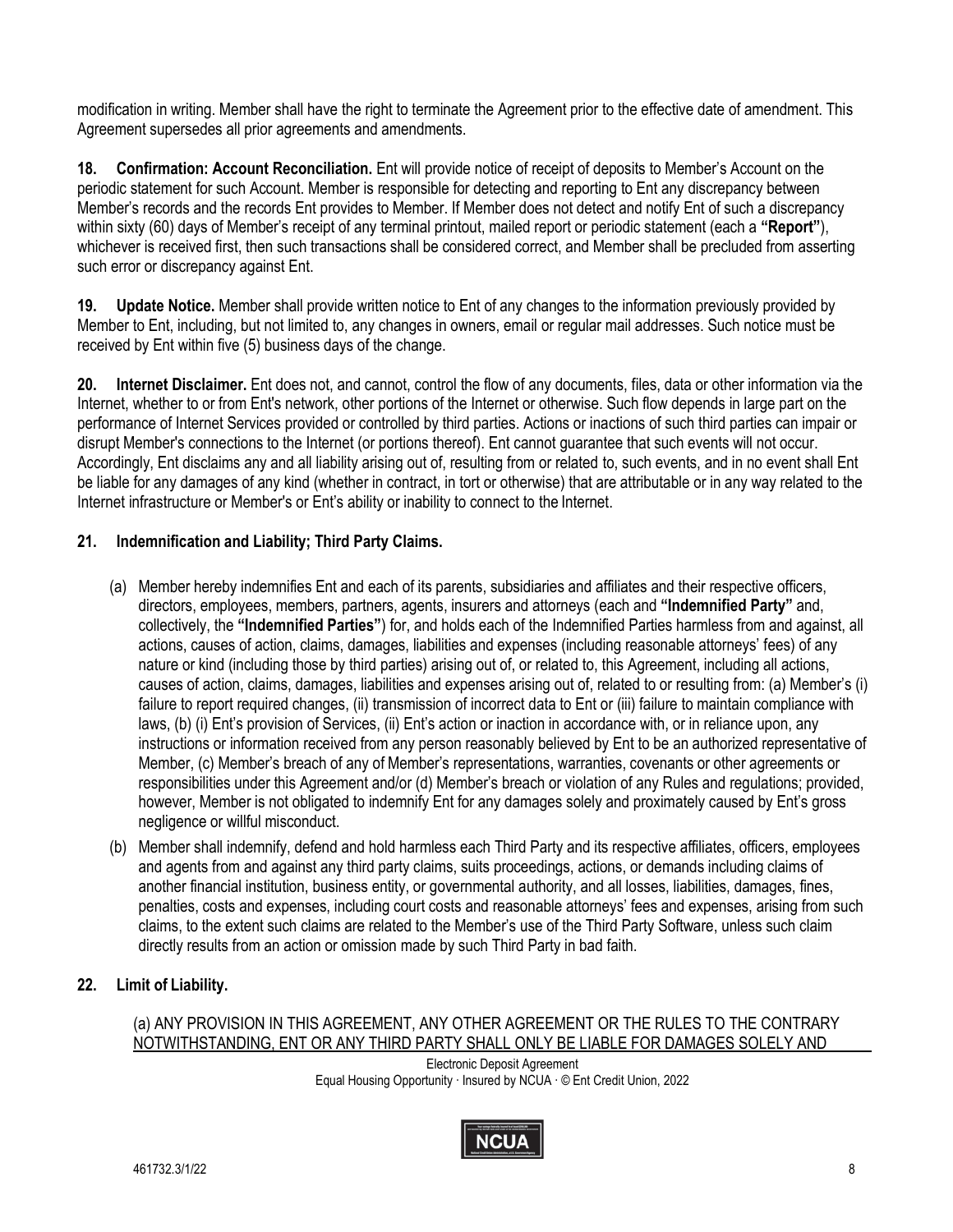PROXIMATELY CAUSEDBY ITS GROSS NEGLIGENCE OR WILLFUL MISCONDUCT, AND ENT'S OR ANY THIRD PARTY'S LIABILITY SHALL IN NO EVENT EXCEED THE LESSER OF (i) MEMBER'S ACTUAL DAMAGES OR (ii) THE TOTAL FEES PAID BY MEMBER TO ENT FOR SERVICES. IN NO EVENT SHALL ENT OR ANY THIRD PARTY BE RESPONSIBLE OR LIABLE FOR ANY INDIRECT, SPECIAL, CONSEQUENTIAL, EXEMPLARY, PUNITIVE OR INCIDENTAL DAMAGES, LOSSES OR INJURIES (INCLUDING, WITHOUT LIMITATION, LOST PROFITS, LOSS OF USE, LOSS OF DATA OR COST OF COVER) ARISING OUT OF, OR RELATED TO, THE USE BY MEMBER OF SERVICES OR ANY SERVICES OR THE FAILURE OF ENT OR ANY THIRD PARTY TO PROPERLY PROCESS AND COMPLETE TRANSACTIONS THEREUNDER, EVEN IF ENT OR SUCH THIRD PARTY HAVE BEEN SPECIFICALLY ADVISED OF THE POSSIBILITY OF SUCH DAMAGES, LOSSES OR INJURIES.

(b) MEMBER ACKNOWLEDGES AND AGREES THAT MEMBER'S USE OF SERVICES SHALL BE AT MEMBER'S SOLE RISK, AND THAT SERVICE IS PROVIDED BY ENT ON AN "AS IS" BASIS.

 (c) MEMBER UNDERSTANDS NEITHER ENT NOR ANY THIRD PARTY MAKES ANY WARRANTIES ON EQUIPMENT, HARDWARE, SOFTWARE OR INTERNET PROVIDER SERVICE, OR ANY PART OF THEM, EXPRESSED OR IMPLIED, INCLUDING, WITHOUT LIMITATION, ANY WARRANTIES OF MERCHANTABILITY OR FITNESS FOR A PARTICULAR PURPOSE. NEITHER ENT NOR ANY THIRD PARTY IS RESPONSIBLE FOR ANY LOSS, INJURY OR DAMAGES, WHETHER DIRECT, INDIRECT, SPECIAL OR CONSEQUENTIAL, CAUSED BY THE INTERNET PROVIDER, ANY RELATED SOFTWARE, OR THE FINANCIAL INSTITUTION'S USE OF ANY OF THEM OR ARISING IN ANY WAY FROM THE INSTALLATION, USE, OR MAINTENANCE OF MY PERSONAL COMPUTER HARDWARE, SOFTWARE, OR OTHER EQUIPMENT.

**23. Entire Agreement.** The terms of the Electronic Deposit Agreement, all other agreements with Ent pertaining to the Accounts, are incorporated by reference and made a part of this Agreement. In the event of any inconsistency between such agreements, the provisions of this Agreement shall control to the extent necessary. Member agrees that this Agreement is the entire statement of the terms and conditions which apply to the subject matter hereof. This Agreement supersedes any prior agreements between the parties relating to Services.

**24. No Waiver.** No delay or failure on the part of Ent in exercising any of Ent's rights under this Agreement shall constitute a waiver of such rights, and no exercise of any remedy hereunder by Ent shall constitute a waiver of its right to exercise the same or any other remedy hereunder. Except for changes made in accordance with this Agreement, no deviation, whether intentional or unintentional, will constitute an amendment of this Agreement or will constitute a waiver of any right or duty of eitherparty.

**25. Severability.** In the event all or any part of any one or more of the provisions contained in the Agreement shall for any reason be held to be invalid, illegal or unenforceable, in any respect, the remaining provisions or parts thereof shall be binding and enforceable as if any such invalid, illegal or unenforceable provision had never been contained herein.

**26. Termination.** Ent may immediately terminate this Agreement without notice if, in Ent's sole discretion, Ent determines that Member has abused the Services or Ent believes that it will suffer a loss or other damage if the Agreement is not terminated. Ent may immediately terminate the Services or any portion of the Services if Ent determines that such Servicesor

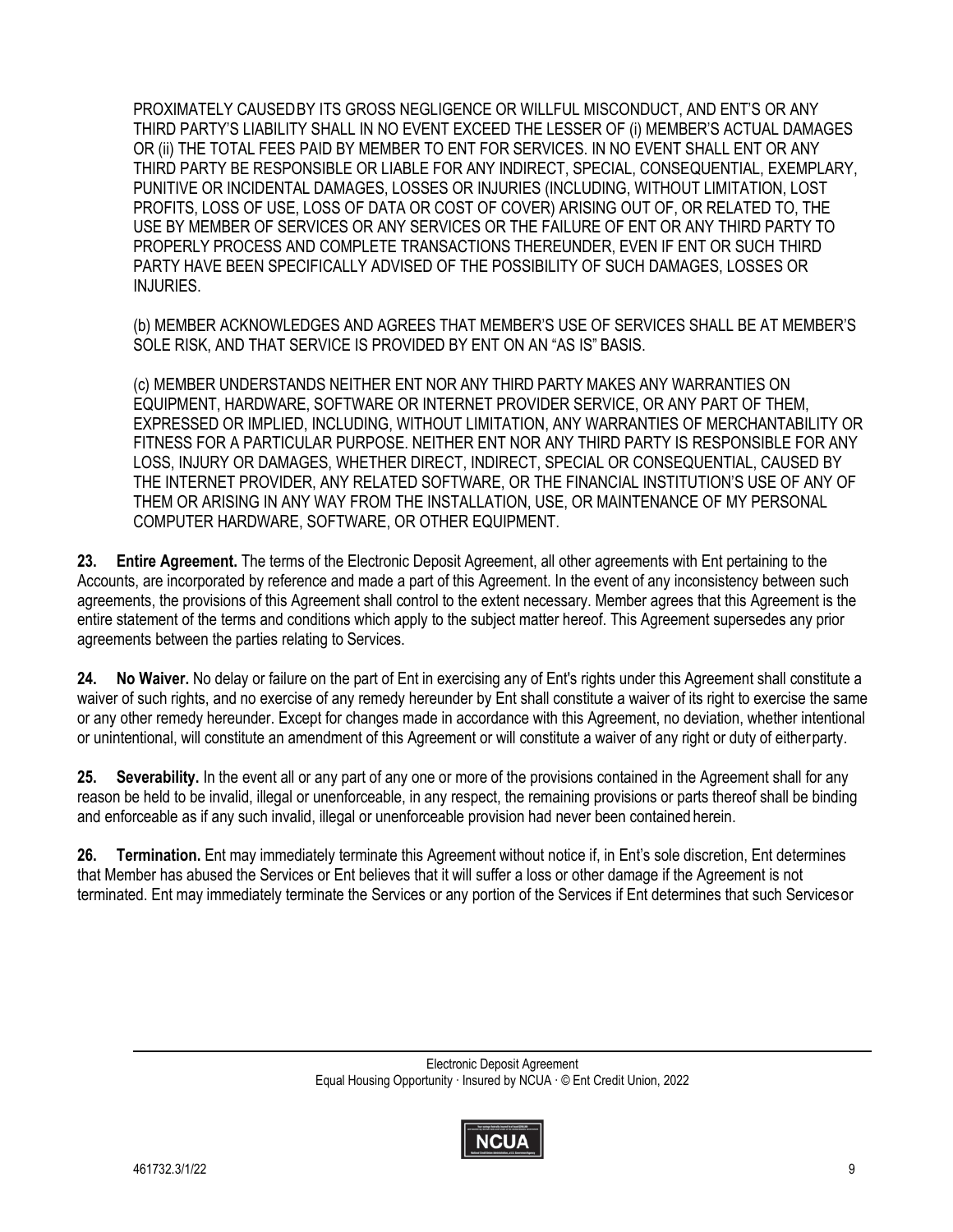portion of any Services is in violation of any law or regulation, or in its sole discretion and without notice, decides to cease providing the Services. Member may terminate the Services with written notice to Ent to allow Ent time to discontinue access to the Service and allow for the collection of all pending items which will remain subject to this Agreement until finally paid.

Ent's election to terminate this Agreement will not affect any obligations Member may have to Ent. Any reinstatement of Services under this Agreement will be at Ent's sole discretion.

**27. Governing Law.** I understand and agree that this Agreement and all questions relating to its validity, interpretation, performance, and enforcement shall be governed by and construed in accordance with the internal laws of the state of Colorado, notwithstanding any conflict-of-laws doctrines of such state or other jurisdiction to the contrary. I also agree to submit to the personal jurisdiction of the courts of the state of Colorado.

**28. Relationship.** This Agreement does not create, and shall not be construed to create, any joint venture or partnership between the parties. No officer, employee, agent, servant, or independent contractor of either party shall at any time be deemed to be an employee, servant, agent, or contractor of the other party for any purpose whatsoever.